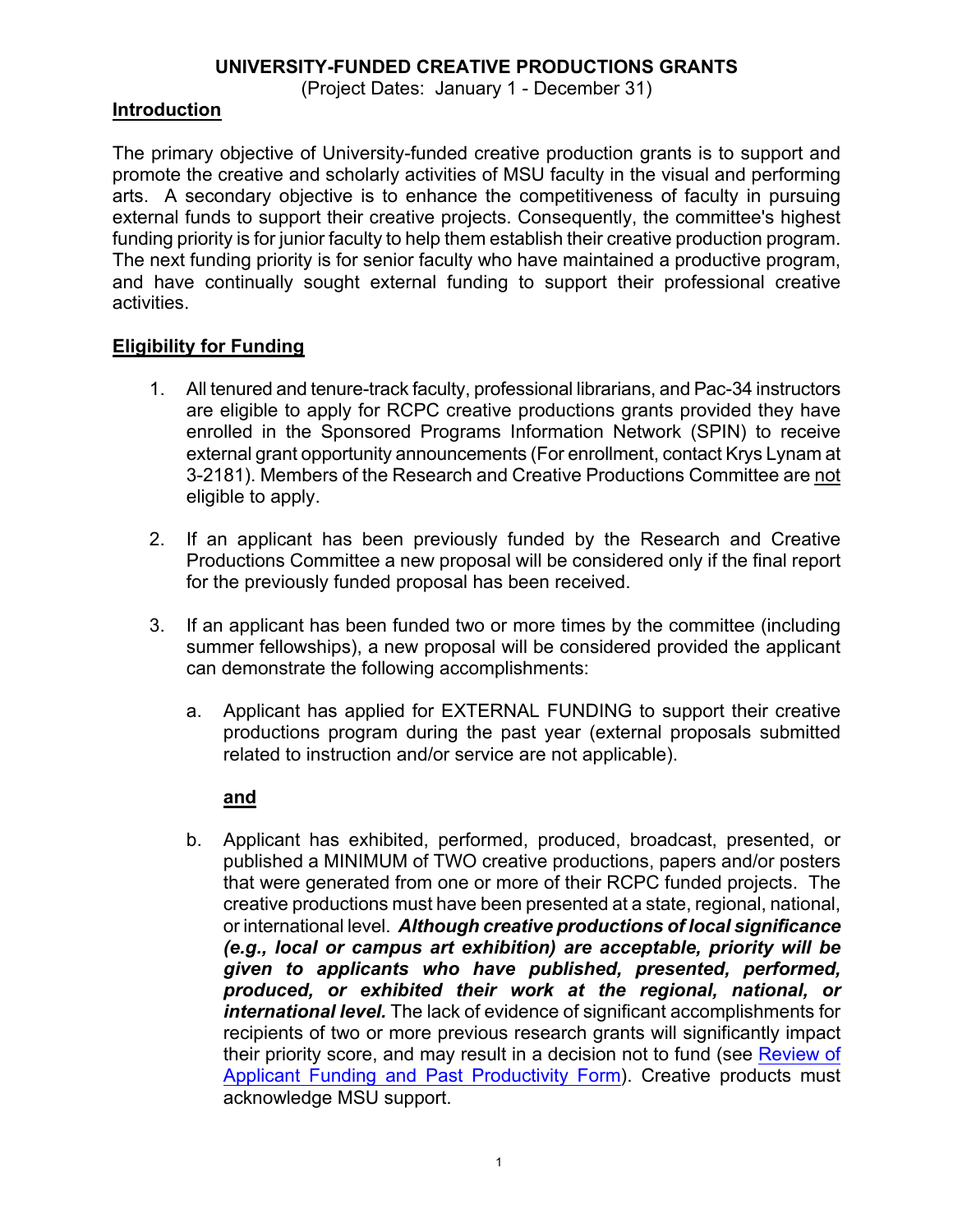4. **Maximum Yearly Award.** There is no limit to the number or kind of internal grants *[i.e., University-Funded grants, Summer Fellowships, or Regional Engagement grants]* that a faculty member may apply for in a given year, but the total allowable amount that any faculty member may receive through all internal university grant sources in a given year is \$6,000. Whether a faculty member is listed as the Principal Investigator or as a Co-Principal Investigator for a funded project, the full amount of the award for that project will be counted in determining that individual's total yearly award (e.g., if two faculty members together apply for and receive a \$5,000 grant, each one is considered to have been awarded \$5,000 and neither one can receive a second award in excess of \$1,000).

**Project Overlap.** Proposals submitted for a summer fellowship, however, must be different from any internal grant proposals (RCP or Regional Engagement) in that same year.

## **Application Procedures**

## **Proposal components:**

- Item 1. **COVER PAGE FORM** (includes PROJECT SUMMARY)
- Item 2. **VITA** (one per applicant, CURRENT, not to exceed two pages, font no smaller than 12 point, may be single spaced)
- Item 3. **REVIEW OF APPLICANT FUNDING AND PAST PRODUCTIVITY FORM**
- Item 4. **BUDGET SECTION FORM**

## Item 5. **ITEMIZED BUDGET DESCRIPTION/JUSTIFICATION**

Provide a breakdown of equipment costs, item by item (or type) including justification for specific expenditures and documentation of vendor costs.

Item 6. **NARRATIVE** (15 pages maximum including references, double spaced, font no smaller than 12 point)

> The narrative constitutes the principal basis for judging the merit of the proposed project. Therefore, care should be taken to present clearly and concisely the information requested under the following subheadings, which should be clearly labeled. (see Proposal Evaluation Form). Although proposals inevitably involve the use of technical language and/or specialized terminology, the researcher should make the project understandable to a lay person unfamiliar with her or his particular field of research.

#### **Formatting and organizational guidelines must be followed. Failure to do so may result in the return of your proposal without review. Similarly, problems with grammar, spelling, punctuation, etc. will result in a significantly reduced evaluation.**

The narrative must include, in order, all the sections below.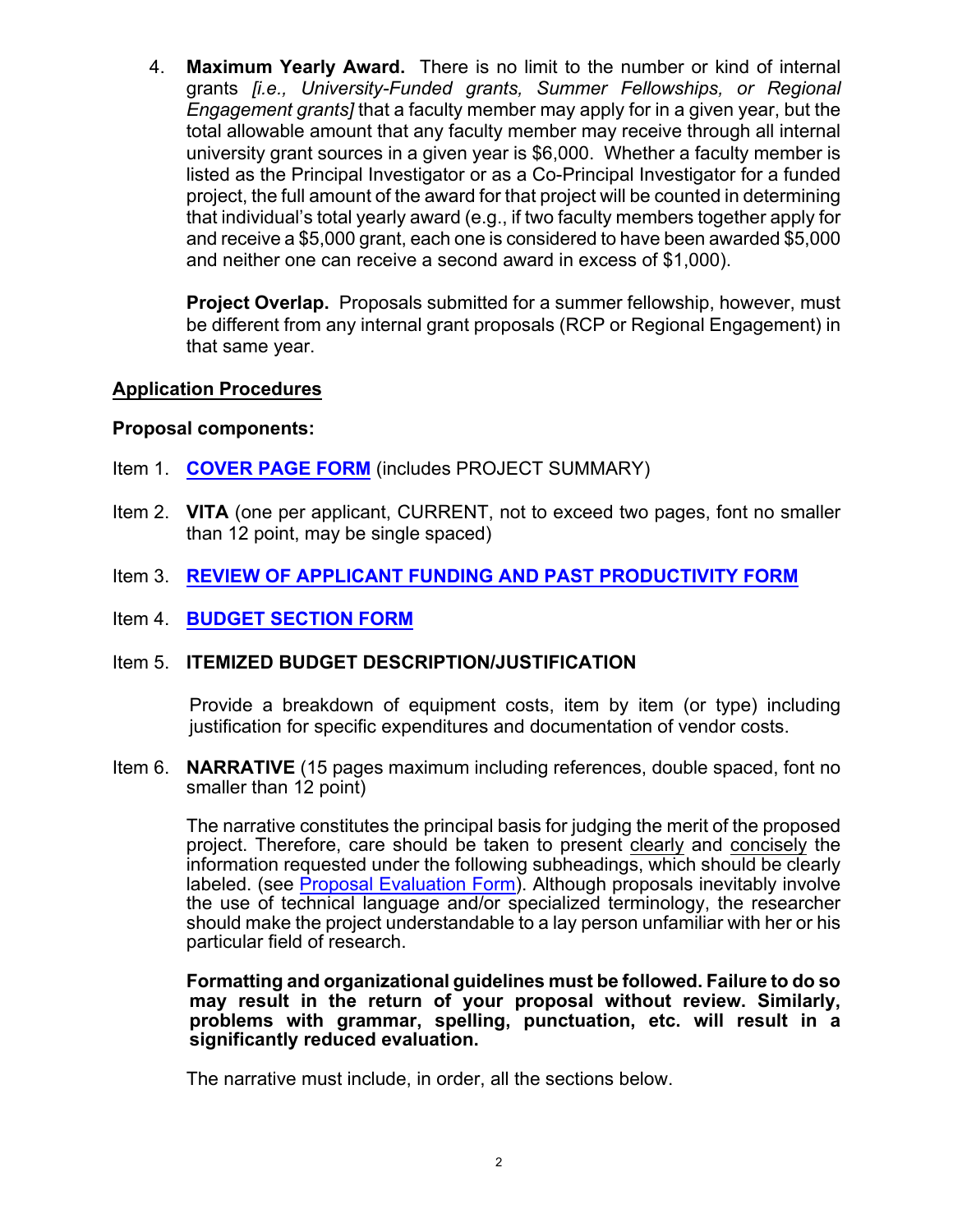# **A. Background and Significance.**

- **1)** *Major Objectives***.** This section should include a brief rationale and statement of the project goals (general intent) with the specific objectives individually listed. The objectives should be clearly measurable, and stated in performance format.
- **2)** *Literature Review and Rationale, or Background***.** A comprehensive, but concise, description of the current state of scholarship related to the specific project area. Applicant should relate the proposed project to works/productions in the same or similar medium and to works/productions with similar content or themes. This review should provide the rationale or justification of need for the proposed creative project.
- **3)** *Significance.* Describe the significance of the project in the applicant's field on a local/regional, national, and/or international level. The significance of the research must be clear to a lay reader. An important objective of Universityfunding is to enhance the competitiveness of faculty to pursue external funding, to better support their scholarly endeavors. Therefore, information should also be presented in this section defining how receipt of this award will better position the applicant to pursue external funding in the future and briefly outlining a plan to accomplish this goal.

# **B. Project Design and Methods.**

- *1) Project Description***.** (a) Detailed description of the creative/original design methodology; and (b) explanation of strength of the creative project design and its relationship to the objectives. If possible, include material that would concretely illustrate the creative production being proposed, such as samples of related work that is completed or preliminary samples of the work being proposed. If the submitted project is similar to or follows up on an earlier funded project, the researcher must make clear the difference in the goals and/or design of the proposed project and must attach a final report for the previously funded proposal(s).
- *2) Evaluation.* Describe how the PI will evaluate the success of the project. How will the project be critiqued?
- *3) Management***.** Describe how the project will be managed, with regard to available time, subjects, facilities, equipment, and other support. The proposal MUST include a timeline which provides a detailed breakdown, scope, and sequence of the project. Faculty requesting funding to support release time to complete the project should provide justification as well as a letter of support and approval from their Department Chair.
- *4) Utilization of Project Findings.* Describe a plan for the dissemination of the creative production results including exhibitions, performances, broad-casts, publications, productions, and presentations. Be specific: For example, list a representative venue where work might be presented.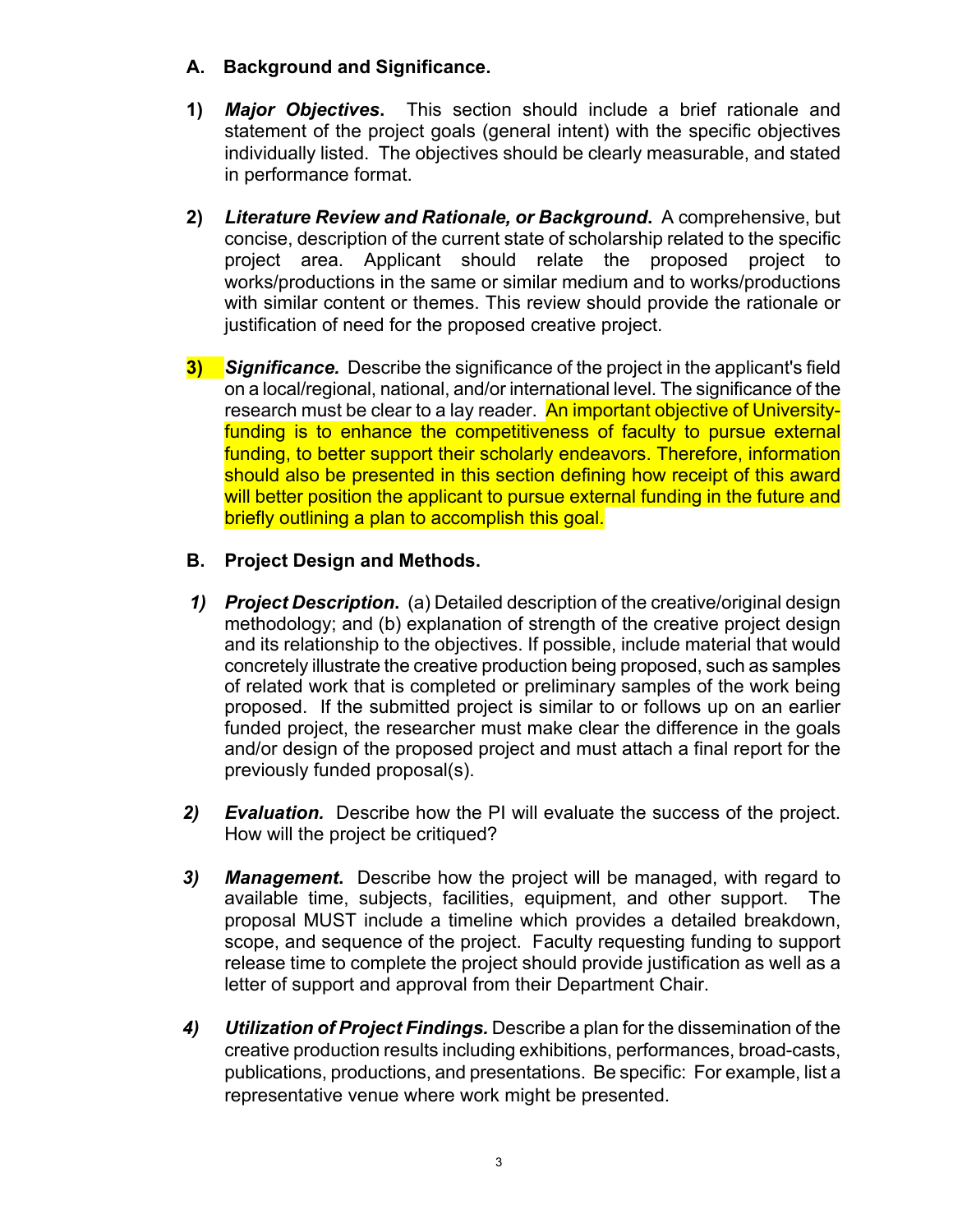*5) Principal Investigator and Staff Expertise***.** Identify ALL faculty and students who will be conducting and/or assisting in the project. Describe the expertise of the applicant, involvement of students, other assistants, and/or collaborators, and indicate pertinent skills and accomplishments including publications and papers.

If the submitted project is similar to or follows up on an earlier funded project, the applicant must make clear the difference in the objectives and/or design of the proposed project and must attach a final report for the previously funded proposal(s).

- Item 7. **REFERENCES** (complete information for materials cited in narrative only)
- Item 8. **APPENDICES (Maximum 3 pages)** May include supporting information and/or other documentation
- Item 9. **APPROVED REPORT OF REVIEW FORM** from the Institutional Review Board for the Protection of Human Subjects AND/OR Institutional Animal Care and Use Committee, (or notification of IRB or IACUC exemption), if project involves human or animal subjects.
- Item 10. A **letter of support** from the academic department chair is required for all Pac-34 faculty, and any other faculty member that has included departmental support in their budget, or is requesting release time from teaching (with or without requesting adjunct pay).

**Proposals are due the second Monday in October**. No exceptions will be made for the announced deadline.

Proposals will be evaluated by the review committee using the criteria described on pages 8 and 9 below.

Following committee review, the Associate Provost for Research will make award announcements prior to the end of the Fall Semester. All applicants will receive a summary of the committee's evaluation and funding recommendation.

# **Nature of Proposals**

- 1. Proposals for creative productions should reflect faculty training and interests related to visual arts, applied arts, performing arts, musical compositions, creative writing, and media composition/production. It is accordingly expected that creative projects will be exhibited, performed, broadcast, published, presented, or produced.
- 2. Creative projects of any nature within an applicant's academic specialty may be funded for amounts from \$1,000 up to \$5,000. **The committee may reduce the maximum amount of grants in the event of budgetary deficiencies.** Student participation in the project is encouraged.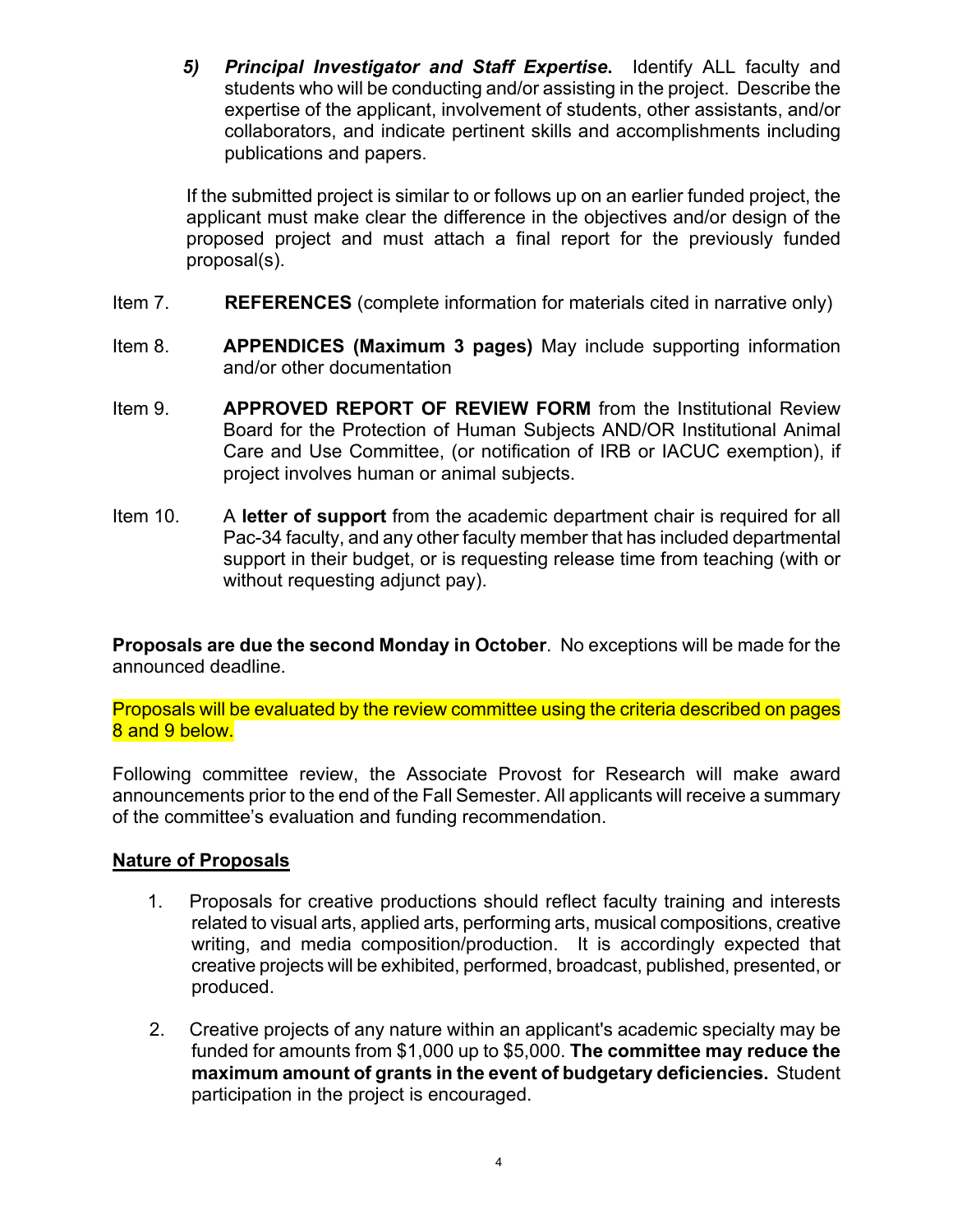- 3. Neither academic degree work, institutional research (research that represents a self-study of a department, college or an academic program), curriculum development, nor proposals which emphasize recruiting as a primary focus will be supported.
- 4. Support and cost sharing for student wages, equipment, copying, and publication costs should be sought within the applicant's department and/or college. Support of adjunct faculty salary, in order to provide teaching release time for research for a full-time faculty member, will be awarded only with approval from the Department Chair or Associate Dean at the time of proposal submission, and if sufficient funds are available.
- 5. Any proposal that involves the collection of data from human subjects must be cleared by the Institutional Review Board for Protection of Human Subjects in Research. **An approved IRB Report of Review form or formal notification of exemption must be included with the research proposal before review by the Research and Creative Productions Committee (contact Janet Cline, 3- 2541)**.
- 6. Any proposal that involves the collection of data from animal subjects must be evaluated by the Institutional Animal Care and Use Committee (IACUC). **An approved IACUC Notification of Protocol Review form or formal notification of exemption must be included with the research proposal at the time of proposal submission. (contact Janet Cline, 3-2541).**
- 7. **A proposal will be considered only if:**
	- a. the applicant meets eligibility requirements.
	- b. the following forms are completed: Cover Page Review of Applicant Funding and Past Productivity Budget Request
	- c. proposals involving human or animal subjects have been approved by the appropriate committee prior to proposal submission.
	- d. the proposal is submitted to the Research and Creative Productions Committee before 4:30 pm on the announced closing date.
	- e. the proposal follows all application procedures and formatting guidelines.
	- f. the requested amount is not less than \$1,000 or greater than \$5,000.
	- 8. During the review process, the committee may request additional information from the researcher to enhance the review or may seek advice from other scholars in the applicant's field.

# **Project Reporting**

The grant recipient is required to account for University creative production funds. The committee expects that the creative production(s) will be regionally or nationally exhibited or performed, produced, broadcast, or presented at a professional meeting or published in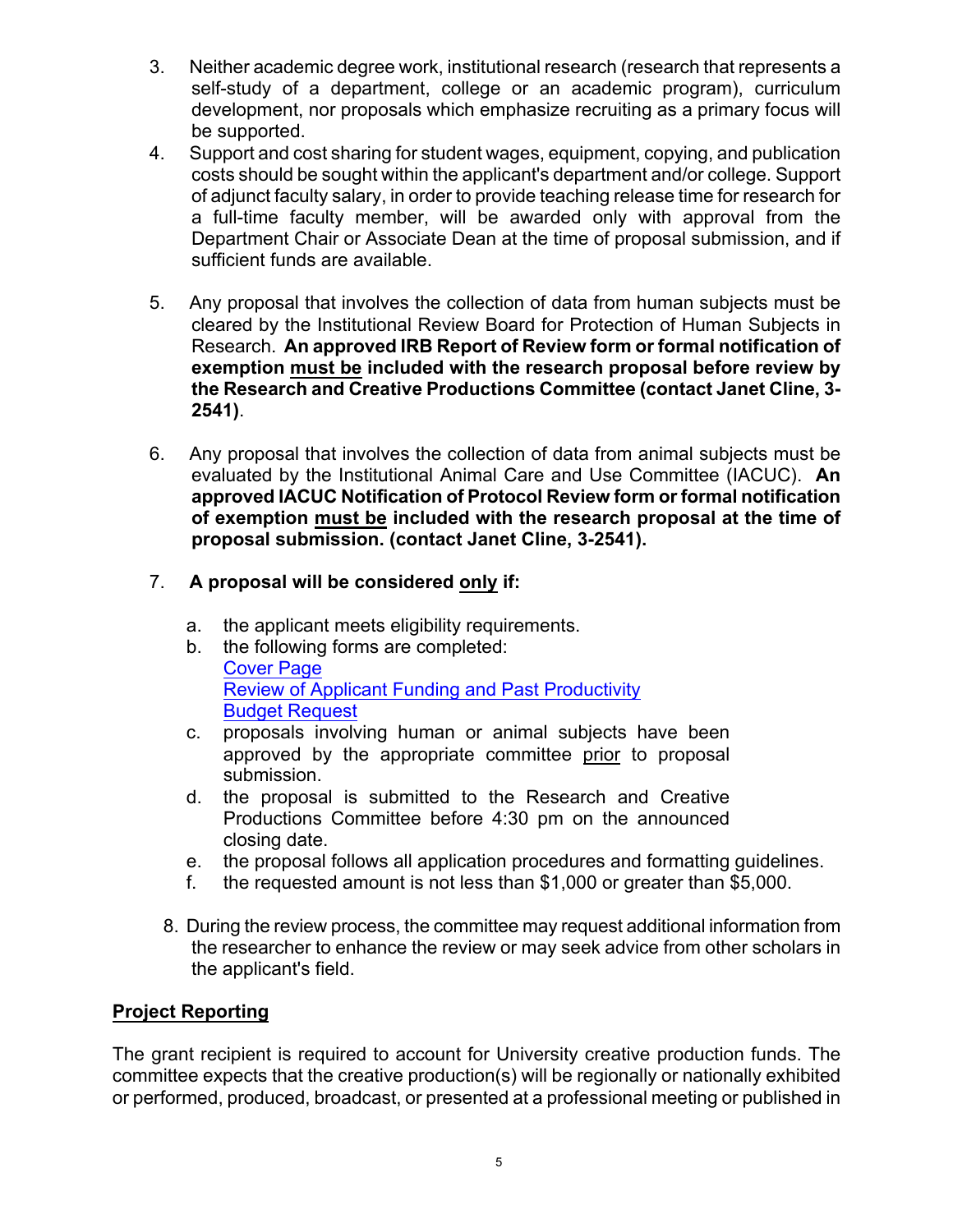a scholarly journal. In all cases, the applicant must acknowledge that support for the project was made available, in whole or in part, by the Research and Creative Productions Committee, Morehead State University.

- 1. Grant recipients will be required to return to the University any unexpended or unencumbered funds on **December 30 following the end of the fiscal year for which the grant was awarded. This grant period will provide approximately 12 months to expend all grant funds, therefore, eliminating the need for grant extensions. REQUESTS FOR GRANT EXTENSIONS WILL NOT BE CONSIDERED BY THE COMMITTEE.**
- 2. An Abstract/Final Report will be submitted to the Office of Research and Sponsored Programs (ORSP) on the form titled Abstract Form. In addition, the grant recipient will submit two copies of a detailed final report to the Research and Creative Productions Committee that includes how the objectives stated in the proposal were met. **The Abstract/Final Report must be submitted no later than January 31 following the end of the fiscal year for which the grant was funded.** Following receipt of the abstract and final report or reprints of paper(s), publication(s) or abstracts, the Research and Creative Productions Committee will place these materials, together with a copy of the original grant proposal, in the Research and Creative Productions Award Collection, MSU Archives in Camden-Carroll Library and a copy of the abstract of the final report will be placed on the ORSP Web site. Reprints (and other materials, e.g., CDs) directly resulting from the grant following the submission of the Final Report should be forwarded to the ORSP for inclusion in the Award Collection.
- 3. If the applicant fails to comply with the above conditions, subsequent submitted proposals will not be considered for funding.

# **Ownership Rights**

The ownership of inventions, discoveries, and copyright materials shall be determined in accordance with the MSU Intellectual Property Policy (PG-18). If any income is subsequently generated from the RCPC-funded creative project, the applicant shall provide reimbursement to the Office of Research and Sponsored Programs up to the amount of the initial award. Reimbursement of income shall be used to support other research and creative productions.

Equipment remaining after the completion and/or termination of any project financed with a Research and Creative Productions Committee grant becomes the property of Morehead State University. Library materials purchased with grant funds will be transferred to the Camden-Carroll Library at the termination of the grant (see Transfer of Grant Materials Form).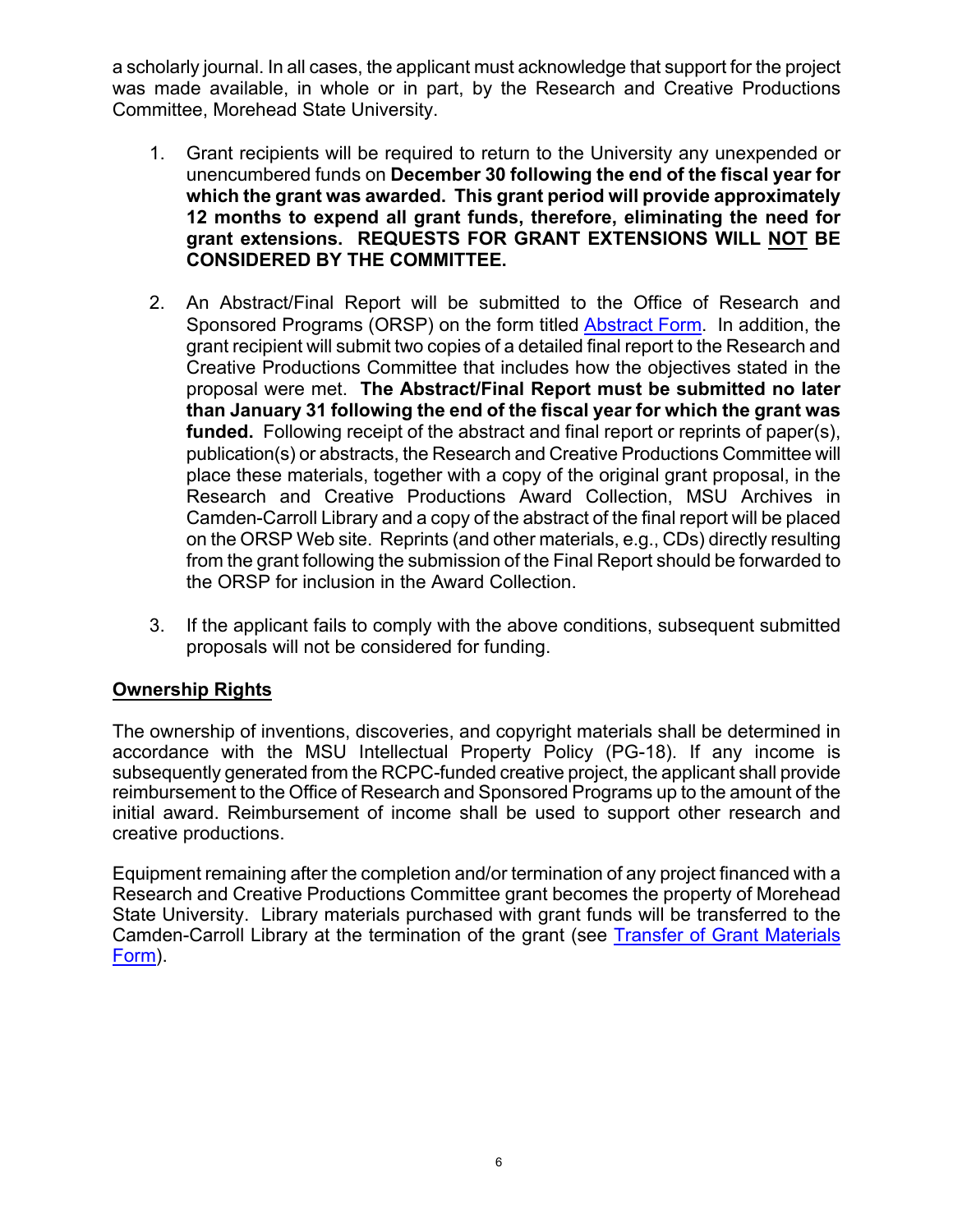## **CLARIFICATION OF BUDGET LINE ITEM CATEGORIES**

- **1.** Salaries and Wages. Student assistants will be paid minimum wage. Requests for a higher wage must be well justified and will be awarded only if surplus funds are available. If proposal is approved, money allocated for not be included as a line item in the research grant budget. Research and Creative Productions Committee funds may <u>not</u> be used for the support of graduate<br>assistantships. Support of adjunct faculty salary, in order to provide time for research for a full-time faculty member, will only be considered with Department<br>Chair approval at the time of proposal submission, and if sufficient funds are available.
- **2. Fringe Benefits.** Fringe benefits do not apply to workstudy students if enrolled in class. If not enrolled, student fringe benefits must be included in budget.
- **3. Travel.** Must be requested at University mileage and per diem rates. Travel must be necessary to the completion of the proposed project. Funds for conference travel shall not be awarded. Likewise, grant funds may not be used for professional memberships or conference fees.
- **4. Supplies.** Restricted to items necessary for carrying out the proposed research, not available from other sources (e.g., department, college, etc.), that cost less than \$500.
- **5. Communications.** (telephone, postage, etc.). Itemize and provide justification.
- **6. Library Materials.** Restricted to reference materials, books, manuscripts, journals, newspapers, and/or computerized literature searches, etc., which cannot be expeditiously purchased through the Camden-Carroll Library. At the termination of<br>the project, materials financed with a Research and Creative Productions Committee grant become the property of Morehead State University for use in the Camden-Carroll Library, see Transfer of Grant Materials Form.
- **7. Equipment.** Defined as those items which have a cost of over \$500. The equipment must be integral to the research and not available within the department. Equipment purchase requests must include a justification and documentation statement(s), and evidence of vendor cost. Equipment remaining after the completion and/or termination of any project financed with a Research and Productions Committee grant becomes the property of Morehead State University for use in the department, see Transfer of Grant Materials Form.
- **8. Computer Services.** Restricted to services (e.g., purchasing services to digitize audio, video, or graphics) not presently available on campus at no charge. Programming services are allowable expenditures.
- **9. Copying.** Restricted to copying needed to carry out the proposed research not available from other sources.
- **Exhibition.** May include costs of submitting or presenting work, exclusive of travel expenses and conference registration and/or organization membership fees. All submitted or presented work should acknowledge Morehead State University and the Research and Creative Productions Committee.
- **11. Media.** Justify the numbers requested, e.g., CDs, video, software. Any media remaining after the completion and/or termination of any project financed with a Research and Creative Productions Committee grant becomes the property of MSU for use in the department, see Transfer of Grant Materials Form.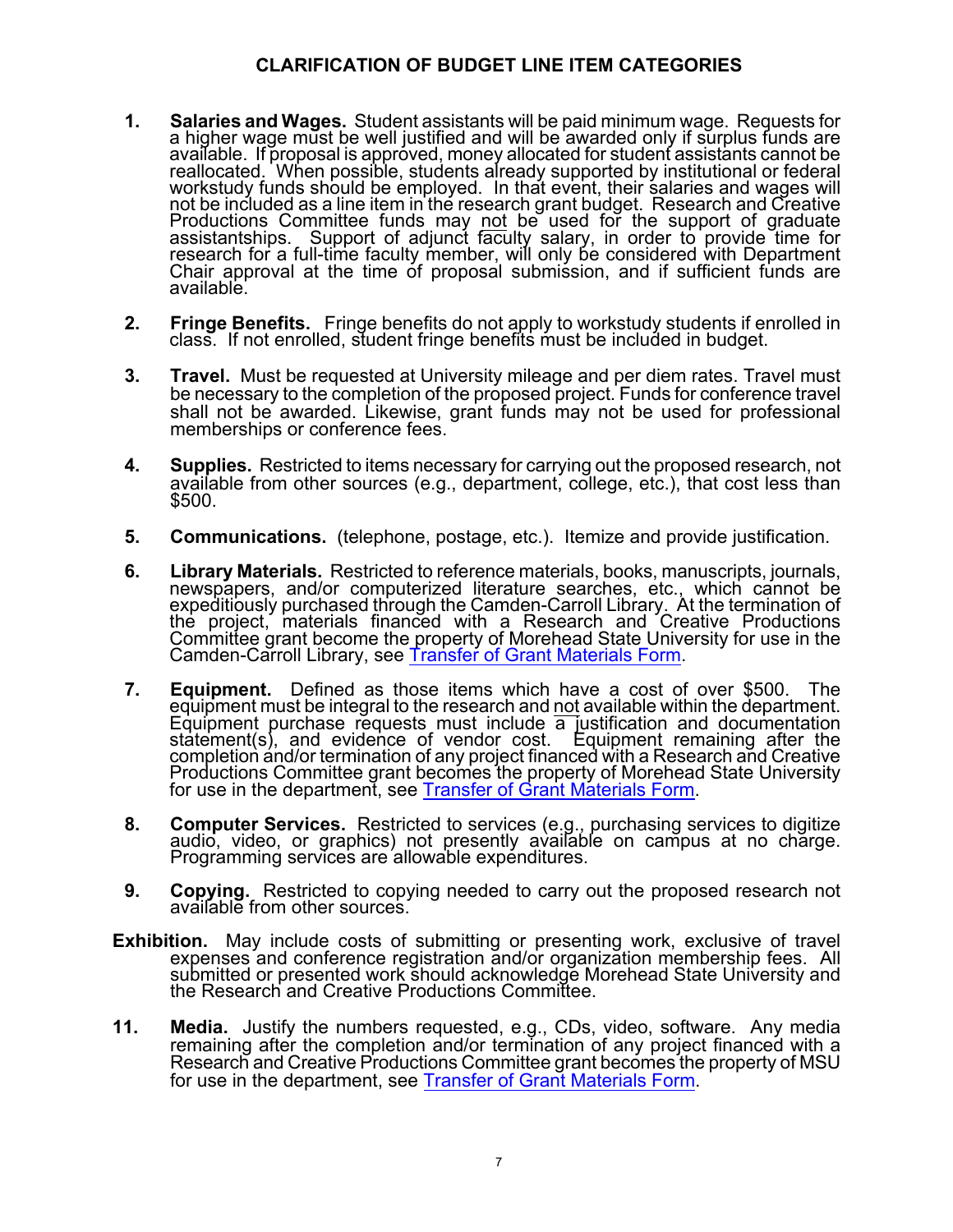#### **PROPOSAL EVALUATION FORM**

#### **Creative Production Proposal Research and Creative Productions Committee**

| Name: |                                                | Title: |                      |
|-------|------------------------------------------------|--------|----------------------|
|       | <b>EVALUATION CRITERIA*</b>                    |        | <b>POINTS SCORED</b> |
|       | <b>Background and Significance (30 points)</b> |        |                      |

Major objectives – specific, objective, measurable Literature review - current, complete, concise; includes PIs prior work Rationale and significance – regional, national, or international; plan for future pursuit of external funding.

## **II. Project Design and Methods (50 points) \_\_\_\_\_\_\_\_\_\_**

Detailed description of creative project methodology including subjects, facilities, equipment/instrumentation, methods and procedures, timeline, evaluation plan, anticipated dissemination and/or utilization of findings Adequacy of budget and budget justification

## **III. Investigator and Staff (20 points): \_\_\_\_\_\_\_\_\_\_**

Junior or senior investigator Expertise (education and training) Past productivity (publications, exhibitions, performances, external grants submitted/awarded, etc.) Student involvement

# **Total (100 points)** \_\_\_\_\_\_\_\_\_\_\_

**\*Note:** Formatting and organizational guidelines must be followed. Failure to do so may result in the return of your proposal without review. Similarly, problems with grammar, spelling, punctuation, etc. will result in a significantly reduced evaluation score.